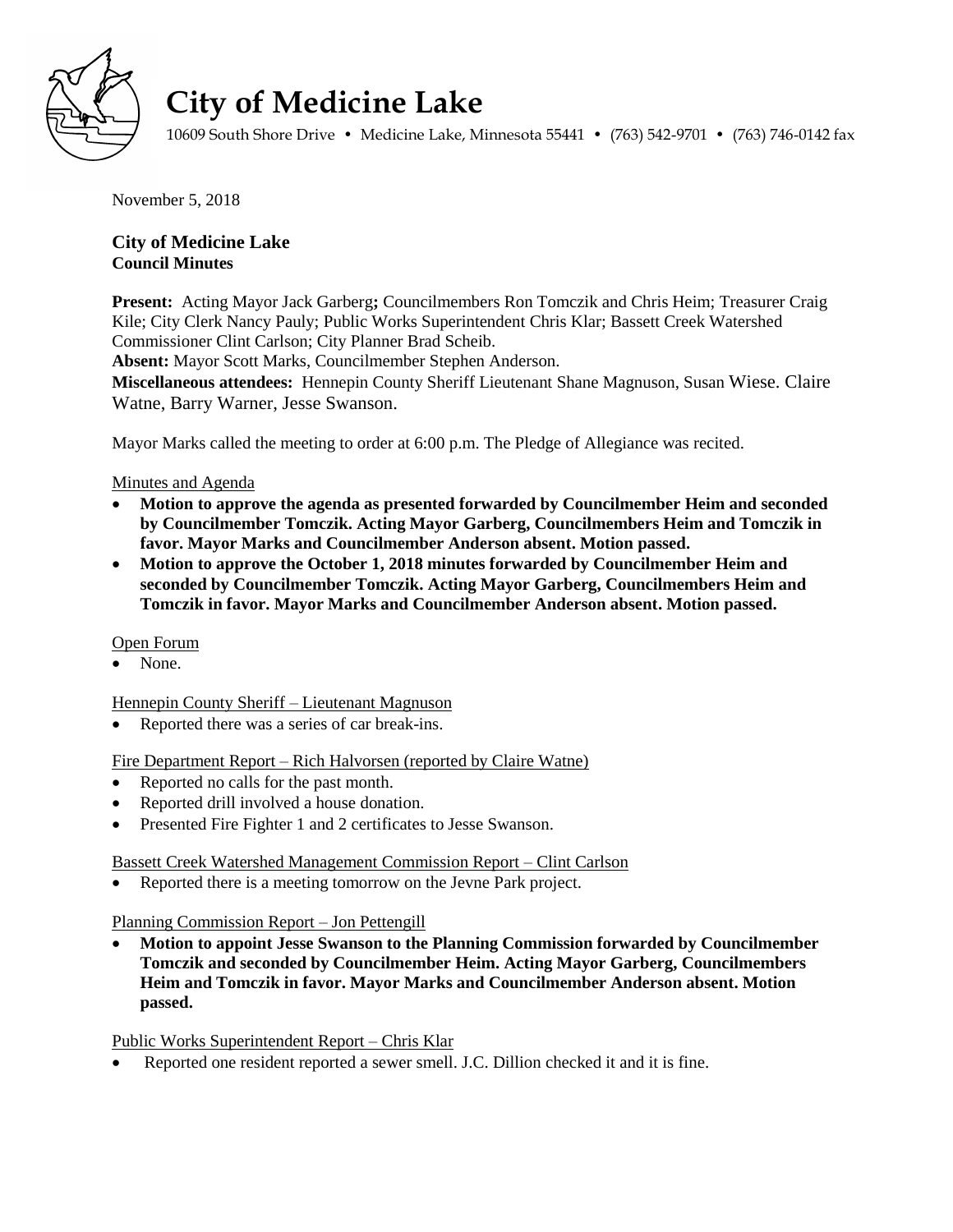## Treasurer's Report – Craig Kile

- Receipts in reporting period: \$7,347
- Receipts year to date: \$348,590
- Disbursements in reporting period: \$31,827
- Disbursements year to date: \$594,382
- **Motion to approve the summary spending, receipts and cash balances through November 4, 2018 forwarded by Councilmember Heim and seconded by Councilmember Tomczik. Acting Mayor Garberg, Councilmembers Heim and Tomczik in favor. Mayor Marks and Councilmember Anderson absent. Motion passed.**

### **Officer Reports:**

Councilmember Garberg

Reported he's working on the roads.

### Councilmember Tomczik

 Requested an update on 161 Peninsula Road. Council provided direction to have a meeting with the homeowner and building inspector. Mr. Scheib will manage the meeting.

### Councilmember Heim

 Reported there have been issues with the sewer. A resident had a sewer lateral inspected and discovered that the cutout to the lateral at the mainline sewer was not cut out properly. J.C. Dillion performed a camera inspection on the entire city and resolved the issues that were found with the cutouts. During this process it was discovered that one residence is dumping towels down the sewer and another is dumping oil down the sewer.

### Councilmember Anderson

• No report.

### Mayor Marks

No report.

#### New Business

- Mr. Scheib provided an update on the Ordinance Advisory Committee and presented a summary report on recommendations. The public engagement effort included posting the information online for  $3-4$  weeks with a survey for feedback. There also was a public meeting on October  $3<sup>rd</sup>$  attended by 13-15 people. It was presented to the Planning Commission at their last meeting and they recommended unanimously that City Council takes action on the recommendations. There are recommendations to the zoning code, including adding a new ordinance for driveways and adoption of an ordinance that establishes a fee structure. Councilmember Garberg said he doesn't have any objections to it and is impressed by the recommendations.
- **Motion to direct staff to proceed with the formal ordinance process based on the recommended ordinance modifications forwarded by Councilmember Tomczik and seconded by Councilmember Heim. Acting Mayor Garberg, Councilmembers Heim and Tomczik in favor. Mayor Marks and Councilmember Anderson absent. Motion passed.**
- **Motion to approve the design guidelines as policy for use in the variance process forwarded by Councilmember Heim and seconded by Acting Mayor Garberg. Acting Mayor Garberg, Councilmembers Heim and Tomczik in favor. Mayor Marks and Councilmember Anderson absent. Motion passed.**
- **Motion to authorize staff to proceed with the recommended process related improvements including updating the web site and posting information as appropriate forwarded by Acting**